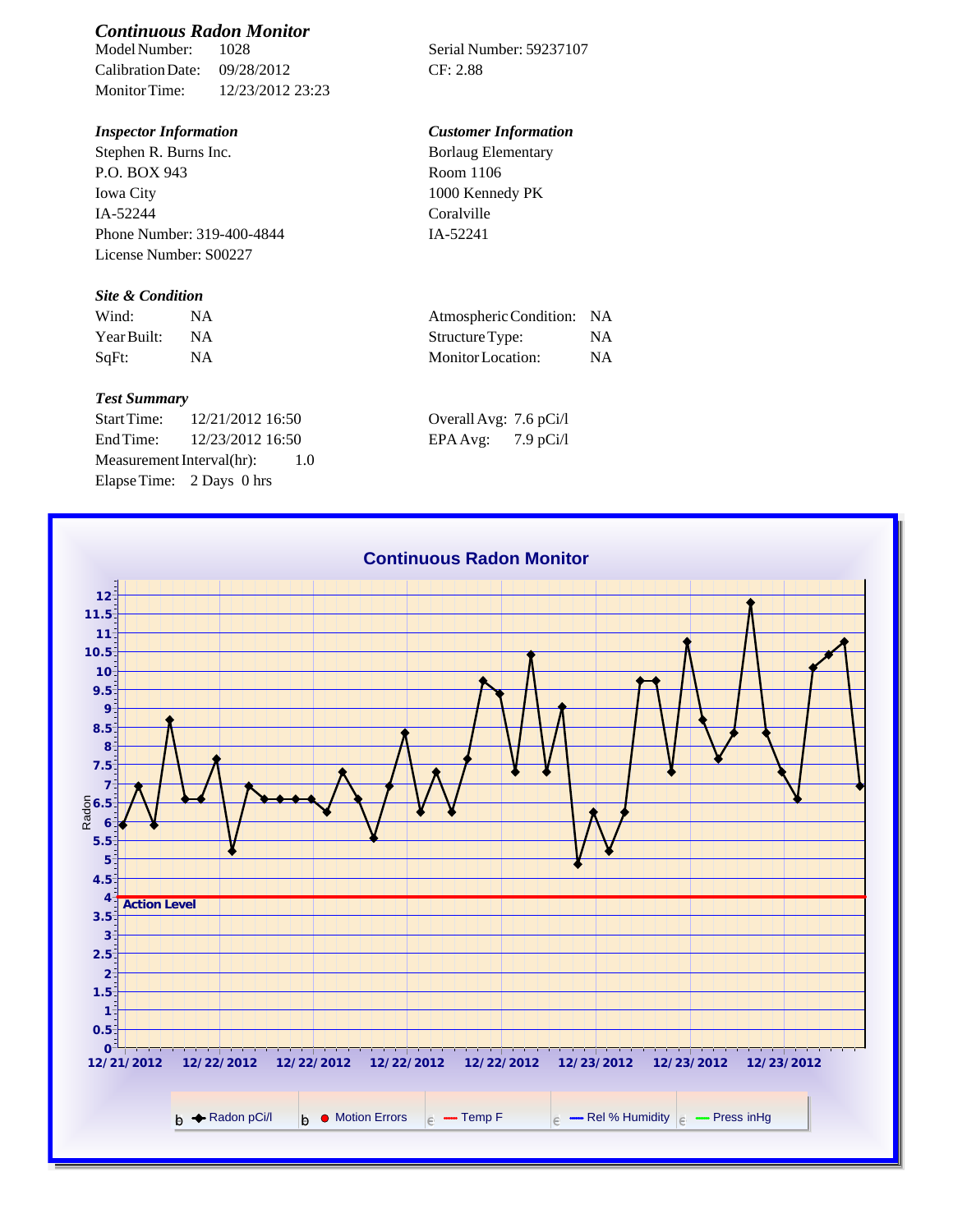| ******* | *******<br>12/21/2012 |              |
|---------|-----------------------|--------------|
| Time    | Counts<br>pCi/l       | <b>Flags</b> |
| 17:50   | 5.9                   |              |
| 18:50   | 6.9                   |              |
| 19:50   | 5.9                   |              |
| 20:50   | 8.7                   |              |
| 21:50   | 6.6                   |              |

| 22:50 | 6.6 |
|-------|-----|
| 23:50 | 7.6 |

| ******* | 12/22/2012 ******* |              |
|---------|--------------------|--------------|
| Time    | Counts             | <b>Flags</b> |
|         | pCi/l              |              |
| 00:50   | 5.2                |              |
| 01:50   | 6.9                |              |
| 02:50   | 6.6                |              |
| 03:50   | 6.6                |              |
| 04:50   | 6.6                |              |
| 05:50   | 6.6                |              |
| 06:50   | 6.3                |              |
| 07:50   | 7.3                |              |
| 08:50   | 6.6                |              |
| 09:50   | 5.6                |              |
| 10:50   | 6.9                |              |
| 11:50   | 8.3                |              |
| 12:50   | 6.3                |              |
| 13:50   | 7.3                |              |
| 14:50   | 6.3                |              |
| 15:50   | 7.6                |              |
| 16:50   | 9.7                |              |
| 17:50   | 9.4                |              |
| 18:50   | 7.3                |              |
| 19:50   | 10.4               |              |
| 20:50   | 7.3                |              |
| 21:50   | 9.0                |              |
| 22:50   | 4.9                |              |
| 23:50   | 6.3                |              |
|         |                    |              |
| ******* | 12/23/2012 ******* |              |

| 1 <i>liljil</i> v 1 <i>l</i> |              |  |
|------------------------------|--------------|--|
| Counts                       | <b>Flags</b> |  |
|                              |              |  |
|                              |              |  |
| 6.3                          |              |  |
| 9.7                          |              |  |
| 9.7                          |              |  |
| 7.3                          |              |  |
| 10.8                         |              |  |
| 8.7                          |              |  |
|                              | pCi/l<br>5.2 |  |